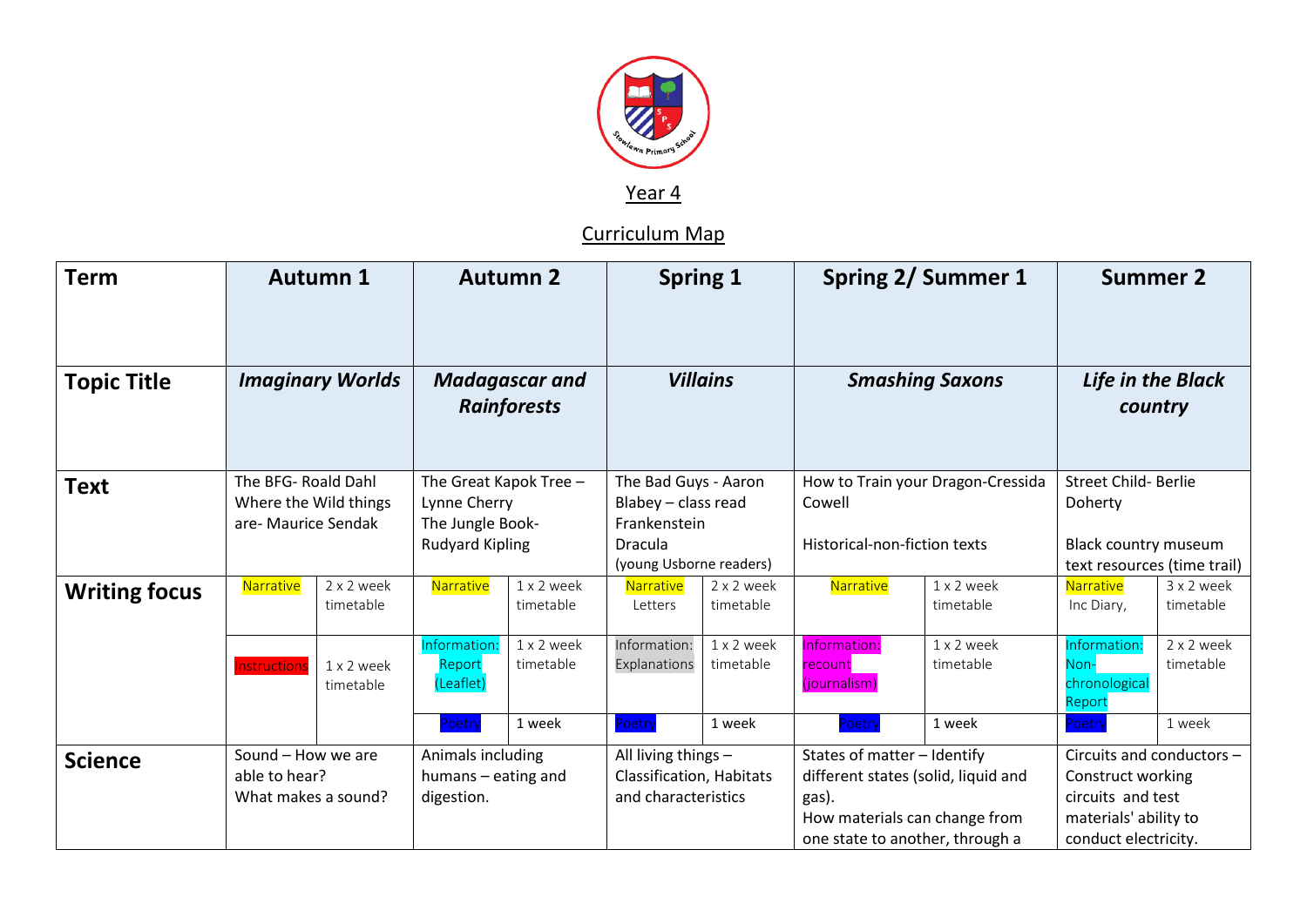|  |  | i simple practical<br>range<br>large<br>. . |  |
|--|--|---------------------------------------------|--|
|  |  | $\bullet$<br>enguiries.                     |  |

| Geography      | <b>Locational Knowledge</b> | <b>Human Geography</b>                   | <b>Place knowledge</b>         |
|----------------|-----------------------------|------------------------------------------|--------------------------------|
|                | Locate the world's          | To be able to understand the             | <b>Understand geographical</b> |
|                | countries (using maps,      | distribution of natural resources        | similarities and               |
|                | atlases globes or           | including energy, food, minerals         | difference through study       |
|                | digital/computer            | and water                                | of a region of the UK          |
|                | mapping) focusing on        |                                          | (Bilston - Black Country)      |
|                | Africa (including their     | <b>Geographical Skills and Fieldwork</b> | in comparison with             |
|                | major cities).              |                                          | African city.                  |
|                |                             | Begin to use an 8-point compass          |                                |
|                | Identify the position and   | and four figure grid references to       |                                |
|                | significance of             | identify features on a map.              |                                |
|                | Prime/Greenwich             |                                          |                                |
|                | meridian and time zones     |                                          |                                |
|                | (including day and night).  |                                          |                                |
|                | <b>Physical Geography</b>   |                                          |                                |
|                | Climate zones,              |                                          |                                |
|                | biomes and                  |                                          |                                |
|                | vegetation belts.           |                                          |                                |
| <b>History</b> |                             | Know about Britain's settlement by       |                                |
|                |                             | Anglo-Saxons and Scots.                  |                                |
|                |                             | Know about the Viking and Anglo-         |                                |
|                |                             | Saxon struggle for the Kingdom of        |                                |
|                |                             | England to the time of Edward the        |                                |
|                |                             | Confessor.                               |                                |
|                |                             |                                          |                                |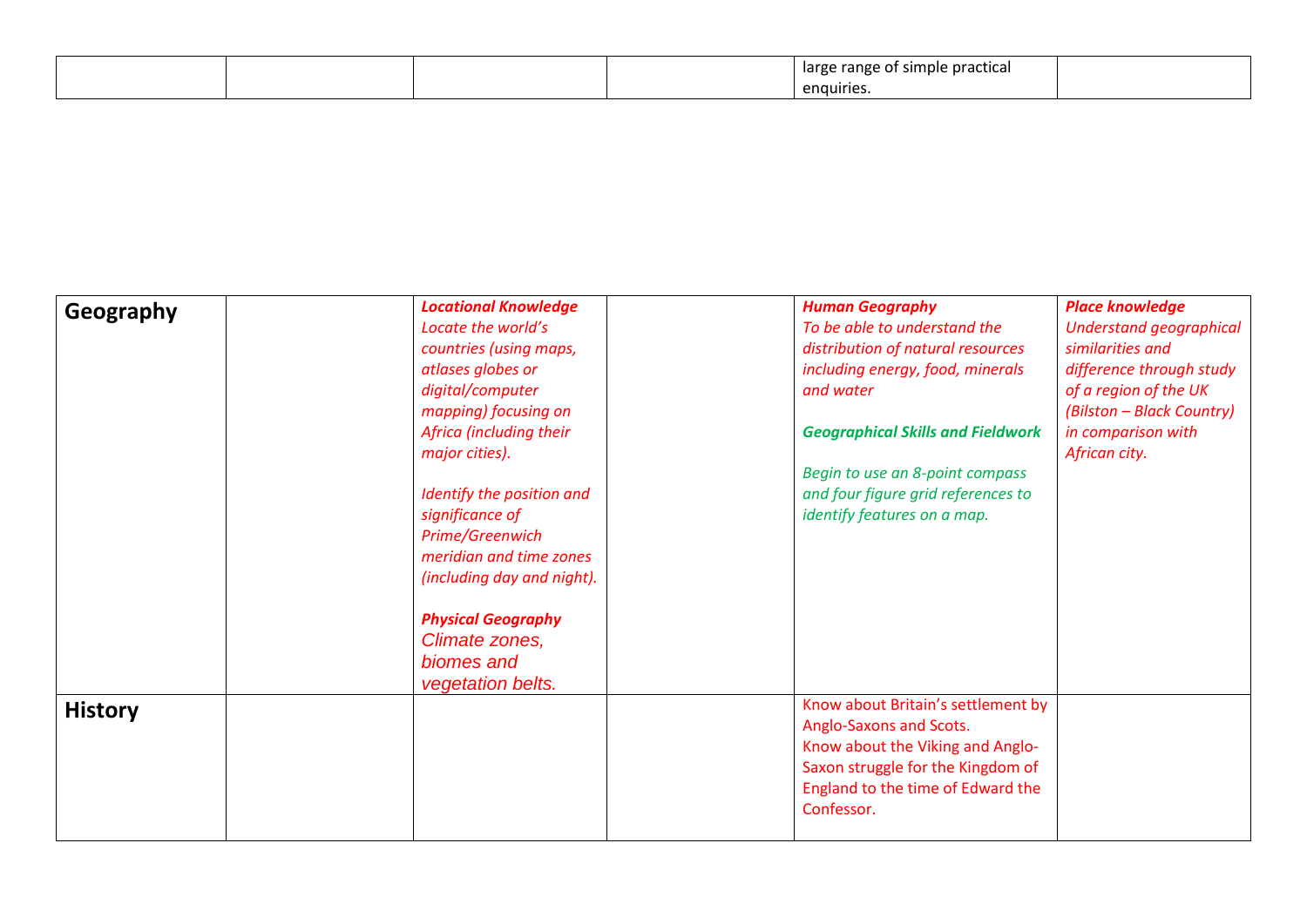| <b>Computing</b>           | Animation                                                                                                                                                                 | Research & Present -<br>Madagascan animals and<br>environments. | Digital Programmer                          | Data Handling                                                                                                                                 | Film maker                                                                                           | Digital Musician                                                                |  |
|----------------------------|---------------------------------------------------------------------------------------------------------------------------------------------------------------------------|-----------------------------------------------------------------|---------------------------------------------|-----------------------------------------------------------------------------------------------------------------------------------------------|------------------------------------------------------------------------------------------------------|---------------------------------------------------------------------------------|--|
| <b>PE</b>                  | Hockey                                                                                                                                                                    | Dance - Carnival of the<br>animals                              | <b>Gymnastics - Movement</b>                | Outdoor<br>Adventurous<br><b>Activities</b>                                                                                                   | Dance - Water                                                                                        | Dance - Romans                                                                  |  |
| <b>RE</b>                  | What is it like to be<br>Why do some people<br>think Jesus is<br>Jewish?<br>inspirational?                                                                                |                                                                 | An enquiry into visiting places of worship. |                                                                                                                                               | Why does the Prophet matter to Muslims?                                                              |                                                                                 |  |
| D and T                    | <b>Technical Knowledge</b><br>Textiles 2d shape to 3d product<br>Design and Create an emoji cushion                                                                       |                                                                 | <b>Electrical systems</b>                   |                                                                                                                                               | Health food and a varied diet<br>Cooking & Nutrition Make a traditional<br><b>Black Country Meal</b> |                                                                                 |  |
| Art                        | Painting - Tone and<br>techniques                                                                                                                                         | Collage - Rainforests                                           | Printing                                    | Sculpture-<br>Saxon crafts and roundhouses                                                                                                    |                                                                                                      | Drawing: Shades and<br>Tones<br><b>Black country</b><br>skylines/local artists. |  |
| <b>Featured</b><br>artists | Monet<br>Henry<br>Matisse<br>- collage<br>replicating pieces of art<br>and using it to inform and<br>develop their own master<br>piece.<br>The snail<br>The knife thrower |                                                                 | Andy Warhol                                 | 3D form Sculpture -<br>Guiseppe<br>Arcimboldo<br>$-3D$<br>self<br>sculpted<br>portraits<br>using<br>clay.<br>Giacometti - Human form statues. |                                                                                                      | L S Lowry                                                                       |  |
| <b>Music</b><br>(Charanga) | Mamma Mia                                                                                                                                                                 | Glockenspiel 2                                                  | Stop!                                       | Lean on me                                                                                                                                    | Blackbird                                                                                            | Stop, rewind and replay.                                                        |  |
| <b>MFL</b>                 | Goldilocks and the three<br>bears.                                                                                                                                        | Do You Have a Pet?                                              | <b>Presenting Myself</b>                    | Family                                                                                                                                        | The Classroom                                                                                        | Rooms of the House                                                              |  |